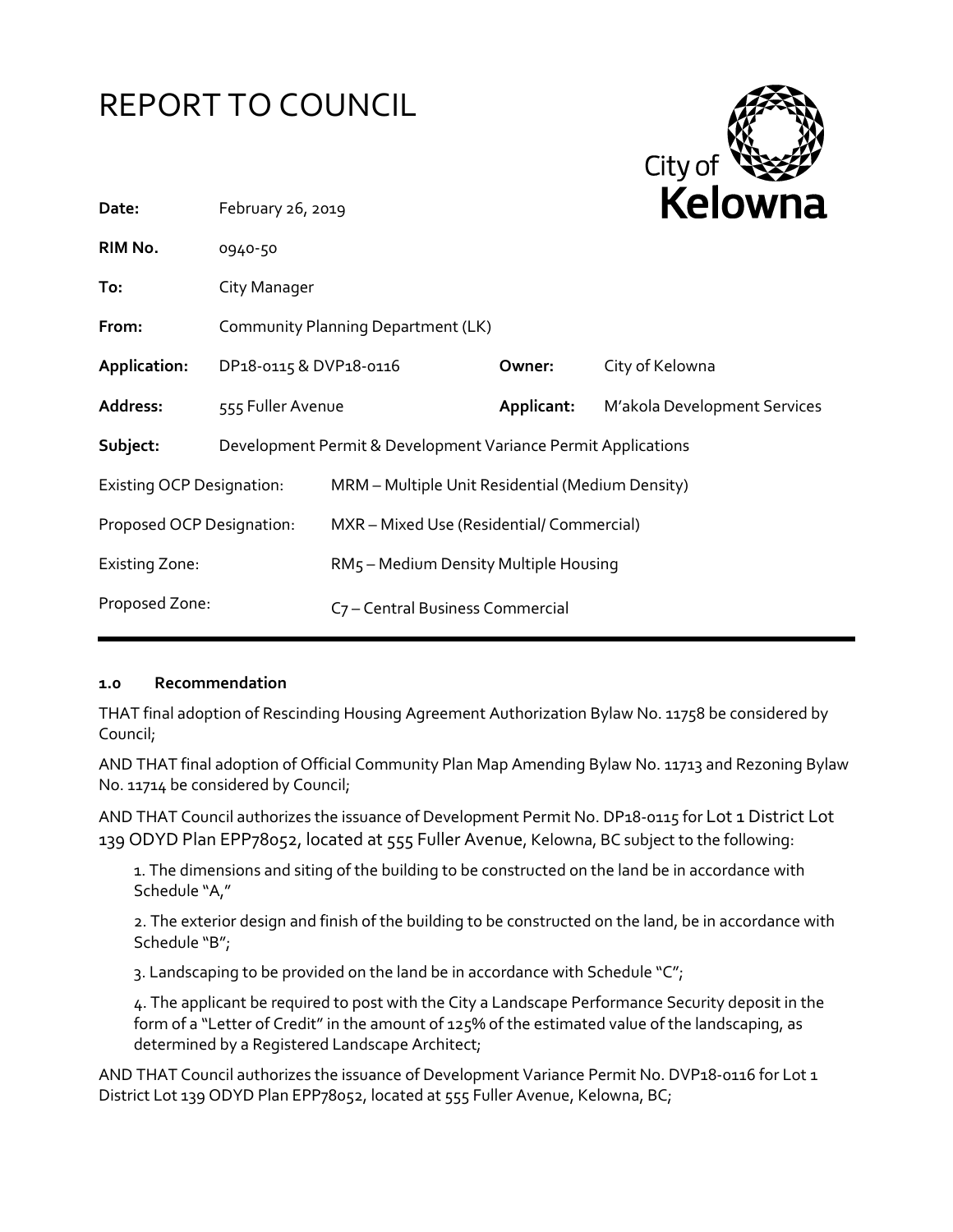AND THAT variances to the following sections of Zoning Bylaw No. 8000 be granted:

### **Section 14.7.5(h)(i): C7 Central Business Commercial Development Regulations**

To vary the required minimum setback above 16.0 m in height from 3.0 m permitted to 0.0 m proposed for any property line abutting a street;

# **Section 14.7.7(e): C7 Central Business Commercial Other Regulations**

To vary the percentage of required functional commercial, civic, cultural space or ground oriented residential use on the first floor from 90% of all street frontages to 52.5% proposed;

# **Section 8 - Table 8.1: Apartment Housing Parking Schedule**

To vary the required minimum number of parking stalls from 88 stalls required to 44 stalls proposed.

AND THAT Council's consideration of this Development Permit and Development Variance Permit be considered subsequent to the outstanding conditions of approval as set out in Attachment "A" attached to the Report from the Community Planning Department dated February 26, 2019;

AND THAT the applicant be required to complete the above noted conditions of Council's approval of the Development Permit and Development Variance Permit Application in order for the permits to be issued;

AND FURTHER THAT this Development Permit and Development Variance Permit is valid for two (2) years from the date of Council approval, with no opportunity to extend.

# **2.0 Purpose**

To consider the form and character of a proposed  $5\frac{1}{2}$  storey apartment building and to consider variances to reduce the minimum front setback above 16.0 m, to reduce the percentage of required functional commercial, civic, cultural space or ground oriented residential use on the first floor and to reduce the number of required parking stalls.

# **3.0 Community Planning**

The Official Community Plan and Rezoning application conditions identified in OCP18-0013 and Z18-0062 have been completed by the applicant. This includes the Development Engineering requirements as indicated in Attachment 'A'.

Staff are recommending support for the proposed Development Permit and associated variances as the proposal aligns with both the Journey Home Strategy and the Healthy Housing Strategy in its aim to help address the community's housing needs. The form and character of the development is in general accordance with the relevant Development Permit guidelines of the Official Community Plan (OCP). Staff have worked with the applicant to enhance the building's character by including some ground-oriented units on Fuller Ave to help mitigate the over-all scale of the  $5\frac{1}{2}$  storey building and attempt to provide a more appealing pedestrian interface.

The parcel has a Walk Score of 93 (Walker's Paradise – Daily errands do not require a car) and a Transit Score of 48 with a few nearby transportation options in the area. The site is walking distance to the Queensway Transit Exchange. The development site is in proximity of many nearby amenities including parks, restaurants, shops and recreational opportunities in the immediate area. The site is also in close proximity to the Cawston Avenue multi-use corridor which provides good cycling connectivity to downtown, the Ethel St multi-use corridor, and Rails with Trails.

To fulfill Council Policy No. 367 with respect to public consultation by the applicant provided mail-out information packages to all neighbours within a 50 m radius of the subject property (589 mail-outs). The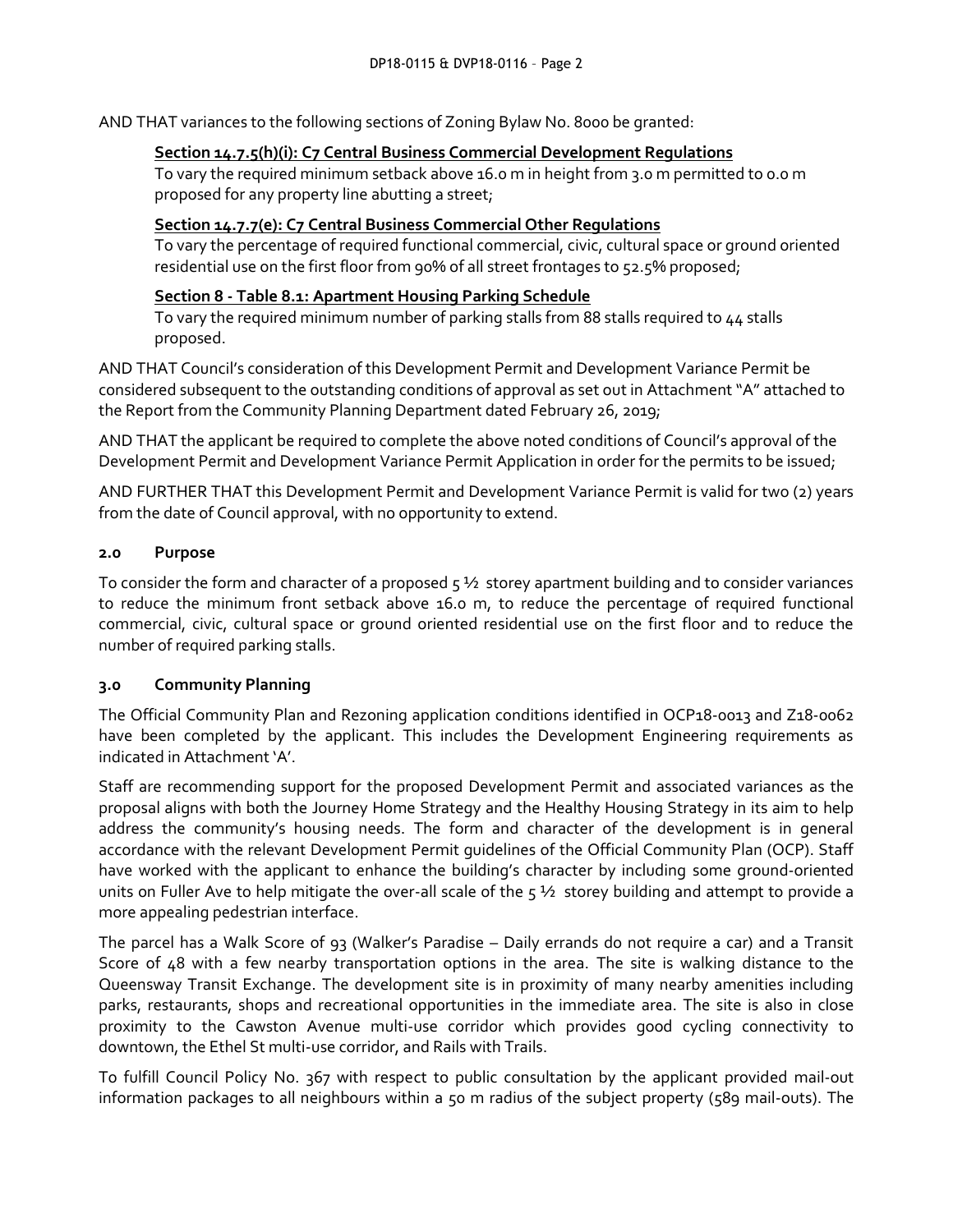applicant also held a public information session on January 15, 2019 at the Pathways building on the subject property at  $555$  Fuller Avenue. The open house was held from  $3 - 5$  pm.

# **4.0 Proposal**

# 4.1 Background

The City of Kelowna owns the project site and has extended a long- term lease to the Pathways Abilities Society. The Society has occupied the existing building for various non-profit purposes since the early 1950's. Due to the proposed development, the Society has secured a new location at 1216 St. Paul Street and have already relocated the 'lost and stolen bike program' to the new space. Should Council support the development proposal, the remaining uses would also be relocated to the new location.

Fuller Avenue was downgraded from a road to a lane for the half block portion of the roadway that extends west of Bertram Street (the length of the development site). Once the roadway was deemed unnecessary, the width was reduced from the existing 10 m width to a 6.0 m lane standard. This surplus area has since been consolidated with the subject property.

# 4.2 Project Description

The applicant is proposing to construct a  $5\frac{1}{2}$  storey 68-unit purpose built affordable housing project on the subject property. The project is intended to provide housing for low-income tenants with affordable and lower-than market rents. The units will vary in size to include 9 bachelor units, 40 one-bedroom units and 19 two-bedroom units. The development fronts onto Bertram Street with the primary entry being flanked by a ground-oriented unit on either side to provide a stronger urban interface to the street.

One level of parking is provided (partially above- grade) with access from the rear laneway. There are five floors of dwelling units above the parkade podium. Each unit provides balconies to meet the amenity space requirements. Shared laundry facilities are provided on each floor for the use of the tenants. Each dwelling unit is equipped with a mounting rack to allow bike storage within the suite.

|         |                    | C | ×<br>۸<br>$\Lambda$ |         |   | ಸ್          |        | ×<br>$\sim$ |
|---------|--------------------|---|---------------------|---------|---|-------------|--------|-------------|
|         | ⊙<br>$\rightarrow$ |   | ×                   |         | π |             | _<br>€ | ΨO<br>----  |
|         | п                  |   |                     |         | Ð |             |        | r           |
| ÷<br>E. |                    |   |                     |         | ٠ |             |        | G           |
|         | Θ                  |   | -<br>∽              |         |   |             |        | ×           |
|         | ×                  |   |                     |         |   |             |        |             |
|         | ∼                  |   | でん                  | ×<br>~∝ | F | <b>44 L</b> | -60    |             |







# **Variances**

Front Setback: The applicant is requesting a variance to the front setback for the portion of the building above 16.0 m in height from 3.0 m required to 0.0 m proposed. The 3.0 m setback for portions of a building above 16.0 m in height is intended for large scale buildings as a way to provide a defined podium with a step-back in the façade in order to reduce the overall massing of the structure. However, staff is supportive of the variance as it only applies to the top floor balcony canopies along the Bertram Street façade and should have only a minor impact. As a comparison, the RM5 - Medium Density Multiple Housing zone allows for development up to 18.0 m in height.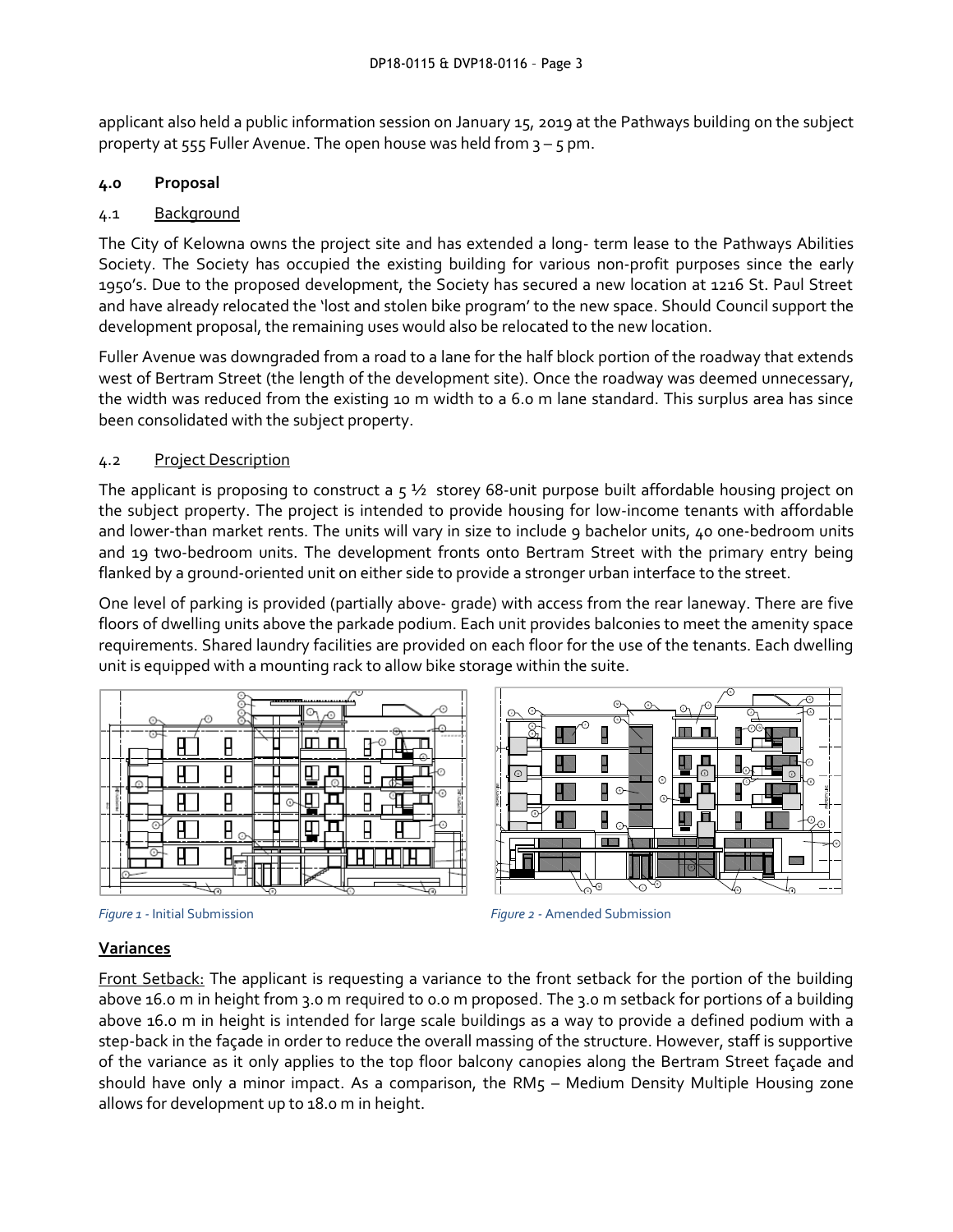Commercial Frontage: The second variance request is to reduce the amount of required functional commercial, civic, cultural space or ground oriented residential use on the first floor from 90% of all street frontages to 52.5% proposed. Bertram Street is not identified as a retail street within the C7 – Central Business Commercial zone. For properties, outside of the retail street area, ground-oriented residential is an option in place of commercial uses. Staff have worked with the applicant to revise the project to include a ground-oriented unit on either side of the primary building entry. This entry leads to a functional and accessible lobby space which incorporates an increased amount of glass to provide a more transparent street facing façade. Staff is supportive of the variance request.

Parking Variance: Pathways Abilities Society (Pathways) is proposing a variance to the number of parking stalls from 88 stalls required to 44 stalls proposed. Based on Pathways previous projects of similar scale, they anticipate the demand for parking to be much lower than the current zoning bylaw requirements. The Healthy Housing Strategy also notes that rental apartments have a greater parking efficiency due to their ability to manage the parking stall pool. This allows the development to provide more affordable units due the cost associated with providing structured parking based on zoning bylaw requirements rather than estimated parking demand.

With the reduction of parking stalls, Pathways is providing in-suite bicycle storage along with an on-site bicycle share program. Pathways administers the 'Bikeways' lost and stolen bike program on behalf of the City, and is committing to providing a minimum of four loaner bikes to be located on-site for the use of all tenants. This, along with the sites proximity to the Queensway transit exchange and access to car share programs such as MODO, reduces the need for on-site parking demands.

While Staff is supportive of the project and associated variances as it will provide much needed affordable rental units, there are some concerns regarding the applicant's desire for a parking variance without the appropriate payment to the Downtown Cash-In-Lieu of Parking Bylaw No. 8125. Staff normally ensure all developments downtown with parking relaxations contribute to this program. It would require Pathways to contribute \$990,000.00. The applicant has stated that would significantly add to the projects overall costs and are not prepared to make payment. To date, the City has not been in the practice of waiving these contributions, as the money collected contributes to the construction and over-all costs of maintaining both existing and future public parking facilities. However, there is a growing body of literature acknowledging the high costs of parking and its potential to create barriers for urban development. There are many jurisdictions that are either reducing or eliminating parking requirements and placing greater emphasis on efficient parking management. Staff are currently working on updates to the City's Parking Regulations and will be coming forward to Council with suggested policy changes for consideration.

#### 4.3 Site Context

The property is at the intersection of Fuller Ave with Bertram Street within the City Centre Urban Centre.

| <b>Orientation</b> | Zoning                                           | <b>Land Use</b>         |
|--------------------|--------------------------------------------------|-------------------------|
| North              | RU6 - Two Dwelling Housing                       | Single Family Dwelling  |
| East               | RM5 - Medium Density Multiple Housing            | Townhouses, Condo Units |
| South              | P <sub>2</sub> – Education & Minor Institutional | Royal Canadian Legion   |
| West               | C <sub>7</sub> - Central Business Commercial     | Daily Courier           |

Specifically, adjacent land uses are as follows: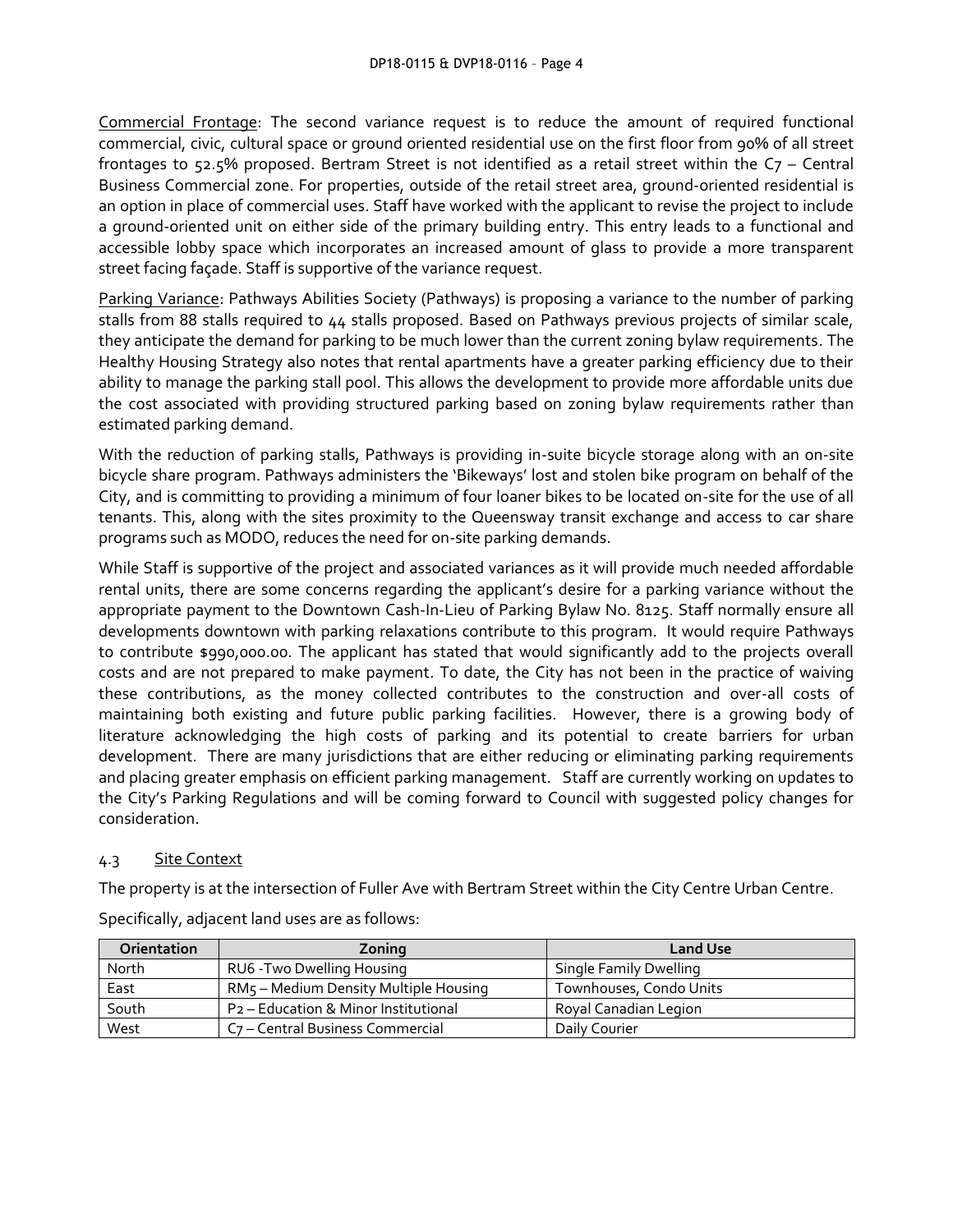# DP18-0115 & DVP18-0116 – Page 5



**Context Map: Future Land Use:**



# **Subject Property Map:**



# 4.4 **Zoning Analysis Table**

| <b>Zoning Analysis Table</b>                |                             |                 |  |
|---------------------------------------------|-----------------------------|-----------------|--|
| <b>CRITERIA</b>                             | <b>C7 ZONE REQUIREMENTS</b> | <b>PROPOSAL</b> |  |
| <b>Existing Lot/Subdivision Requlations</b> |                             |                 |  |
| Lot Area                                    | $200 \text{ m}^2$           | 1790 $m2$       |  |
| Lot Width                                   | 6.0 <sub>m</sub>            | 36.51 m         |  |
| Lot Depth                                   | 30.0 m                      | 49.27 m         |  |
| <b>Development Requlations</b>              |                             |                 |  |
| Floor Area Ratio                            | 9.0                         | 2.29            |  |
| Height                                      | 22.0 <sub>m</sub>           | 18.21 m         |  |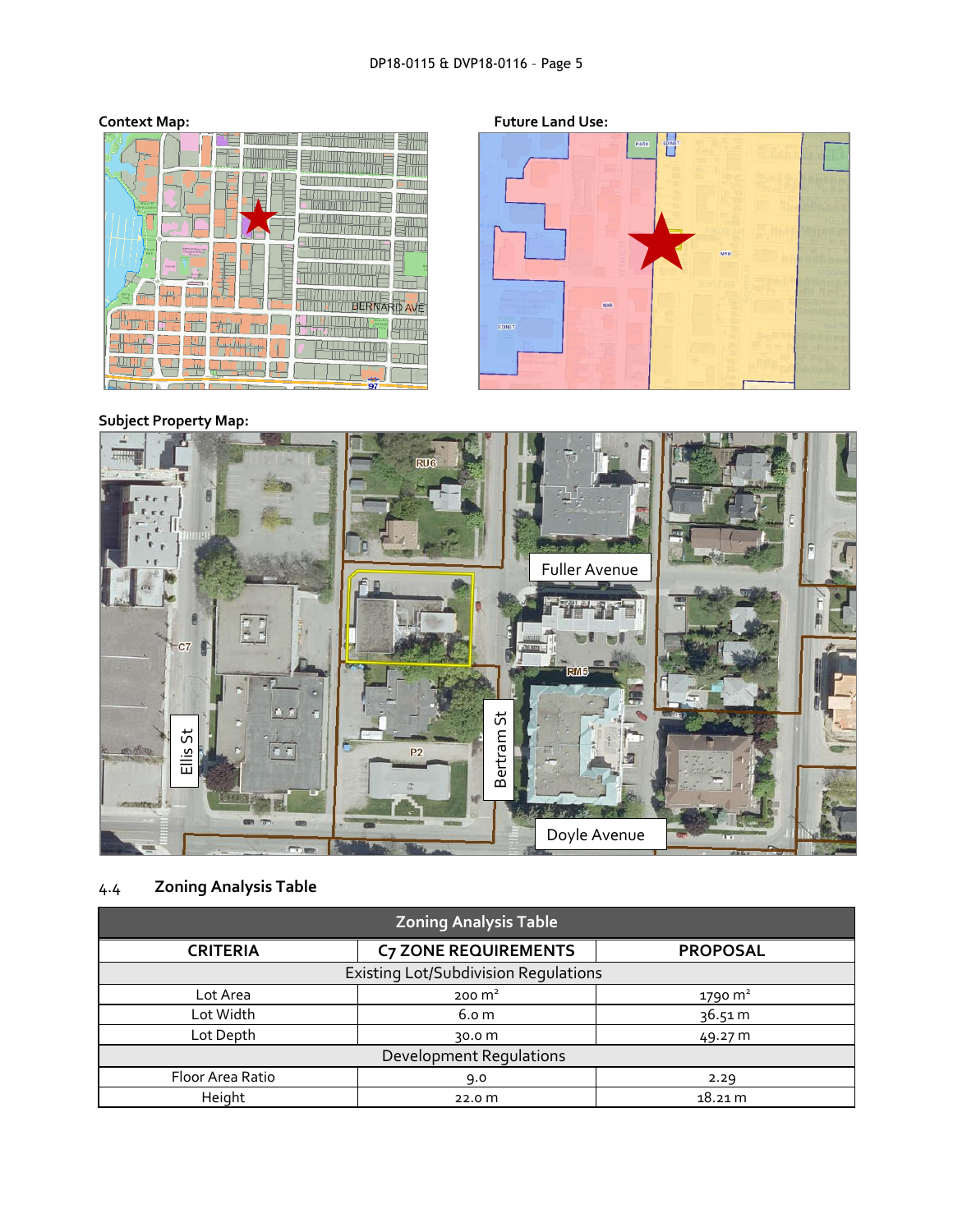#### DP18-0115 & DVP18-0116 – Page 6

| Front Yard (east)                                                   | 0.0 <sub>m</sub>  | 0.0 <sub>m</sub>                          |  |
|---------------------------------------------------------------------|-------------------|-------------------------------------------|--|
| Side Yard (south)                                                   | 0.0 <sub>m</sub>  | 0.0 <sub>m</sub>                          |  |
| Side Yard (north)                                                   | 0.0 <sub>m</sub>  | 0.0 <sub>m</sub>                          |  |
| Rear Yard (west)                                                    | 0.0 <sub>m</sub>  | 0.0 <sub>m</sub>                          |  |
| Front Setback above 16.0 m (east)                                   | 3.0 $m$           | 0.0 <sub>m</sub>                          |  |
| <b>Other Regulations</b>                                            |                   |                                           |  |
| Minimum Parking Requirements                                        | 88 stalls         | $44$ stalls <sup><math>\odot</math></sup> |  |
|                                                                     | 34 Class I        | 68 Class I                                |  |
| <b>Bicycle Parking</b>                                              | 2 Class II        | 7 Class II                                |  |
| Private Open Space                                                  | $739 \text{ m}^2$ | $1324 \text{ m}^2$                        |  |
| <b>Functional Ground Oriented</b><br>Residential Use on first floor | 90%               | $52.5\%$ <sup>8</sup>                     |  |

Indicates a requested variance to the front setback of a building above 16.0 m height from 3.0 m required to 0.0 m proposed.

<sup>2</sup> Indicates a requested variance to the number of parking stalls from 88 stalls required to 44 stalls proposed.

<sup>0</sup> Indicates a requested variance to the percentage of required functional commercial, civic, cultural space or ground oriented residential use on the first floor from 90% of all street frontages to 52.5% proposed.

#### **5.0 Current Development Policies**

#### 5.1 Kelowna Official Community Plan (OCP)

#### **Development Process**

**Objective 5.9** <sup>1</sup> Support the creation of affordable and safe rental, non-market and/or special needs housing.

**Compact Urban Form.**<sup>2</sup> Develop a compact urban form that maximizes the use of existing infrastructure and contributes to energy efficient settlement patterns. This will be done by increasing densities (approximately 75 - 100 people and/or jobs located within a 400 metre walking distance of transit stops is required to support the level of transit service) through development, conversion, and re-development within Urban Centres (see Map 5.3) in particular and existing areas as per the provisions of the Generalized Future Land Use Map 4.1.

Healthy Communities.<sup>3</sup> Through current zoning regulations and development processes, foster healthy, inclusive communities and a diverse mix of housing forms, consistent with the appearance of the surrounding neighbourhood.

City Owned Land.<sup>4</sup> Continue to consider the potential to lease City-owned land to non-profit housing societies to assist in the delivery of affordable housing.

#### 5.2 Healthy Housing Strategy

**Affordability, Quality, Community and Location** <sup>5</sup> The housing needs of all Kelowna residents are met through affordable, accessible and diverse housing options.

**Promote and Protect Rental Housing** <sup>6</sup> Rental housing plays a vital role in Kelowna's Housing System. Without enough supply, growing demand can result in increased competition for rental units, driving prices up and pushing out those least able to afford the increases.

-

<sup>1</sup> City of Kelowna Official Community Plan, Objective 5.9 (Development Process Chapter).

 $2$  City of Kelowna Official Community Plan, Policy 5.2.3 (Development Process Chapter).

<sup>&</sup>lt;sup>3</sup> City of Kelowna Official Community Plan, Policy 5.11.1 (Development Process Chapter).

<sup>4</sup> City of Kelowna Official Community Plan, Policy 10.3.1 (Social Sustainability Process Chapter).

<sup>5</sup> Healthy Housing Strategy, Introduction 1.1.

<sup>6</sup> Healthy Housing Strategy, Introduction 3.1.